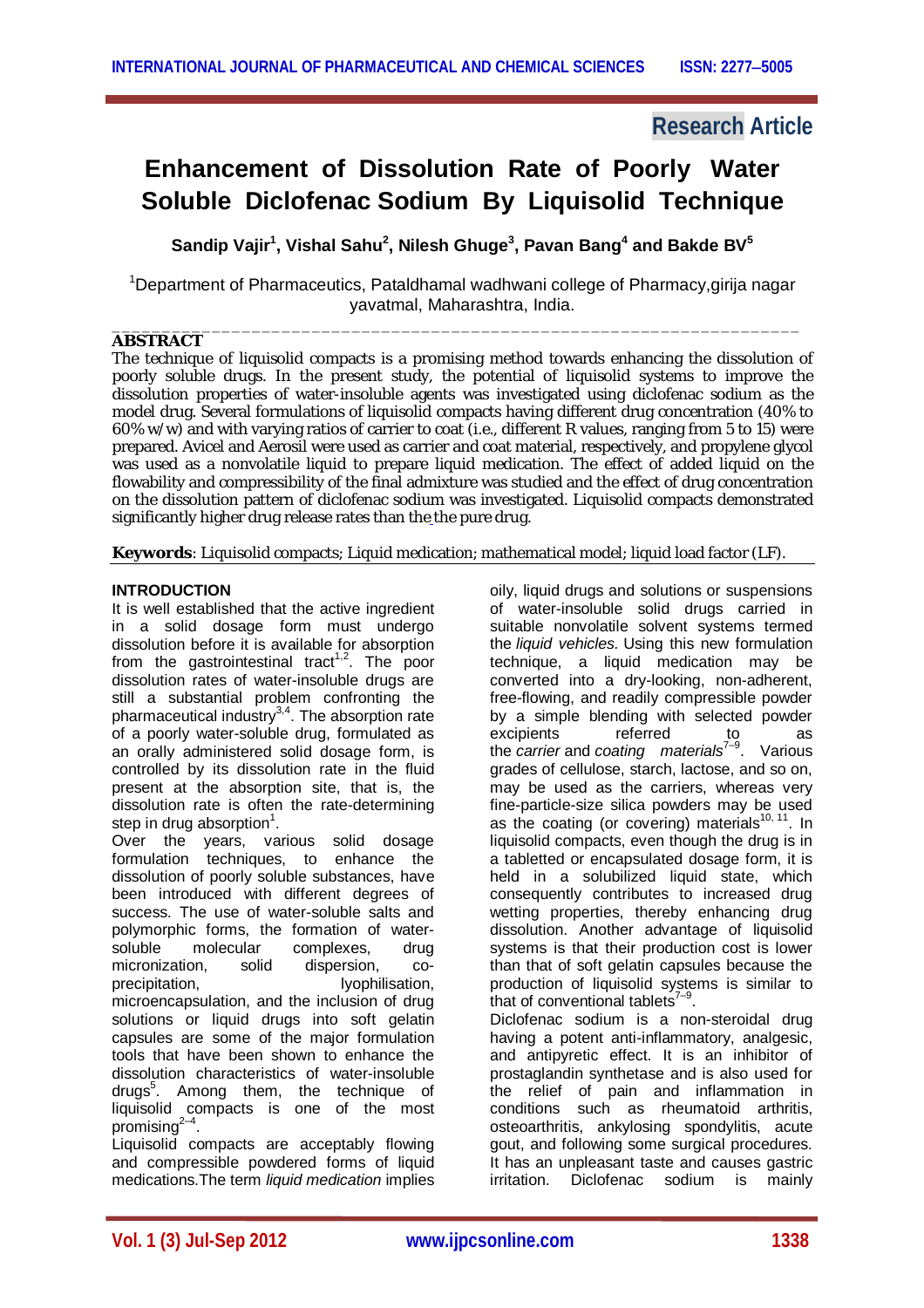absorbed from the gastrointestinal tract<sup>12-14</sup>. It is sparingly soluble in water $12$ . Based on the Biopharmaceutics Classification System (BCS), it can be classified as a Class II drug. Class II drugs are defined as those with high permeability but whose solubility in aqueous media is not sufficient for the whole dose to be dissolved in the gastrointestinal tract. For these substances dissolution is therefore the rate-limiting step to absorption. The choice of medium for in vitro dissolution tests is therefore expected to play a very important role in the dissolution of Class II drugs<sup>15</sup>.

The aim of the present study was to improve the dissolution rate of diclofenac sodium using liquisolid techniques. Avicel PH102 and Aerosil 200 were employed as a carrier and coating material, respectively. Sodium starch glycolate was used as a super disintegrant. Propylene glycol (PG) was used as a liquid vehicle. The dissolution profile of liquisolid tablets was compared with that of pure drug.

# **Materials and Methods Materials**

The following materials were used as received: diclofenac sodium and Avicel PH 102 were obtained as gift samples from Cipla Ltd. (alkem labs, mumbai); Aerosil 200, PG, and sodium starch glycolate (SSG) were procured from Rajesh Chemicals (Mumbai, India). All other reagents and solvents used were of analytical grade.

# **Methods**

#### **Application of the Mathematical Model for Designing the Liquisolid Systems**

In the following study several factors were varied including the ratios of drug, PG (ranging from 40% to 50% w/w), and the carrier coat ratios (i.e., different R-values, ranging from 5 to 15).

In order to address the flowability and compressibility of liquisolid compacts simultaneously, the "new formulation mathematical model" of liquisolid systems was employed as follows to calculate the appropriate quantities of excipients required to produce liquisolid systems of acceptable flowability and compressibility (16, 17). This mathematical model was based on new fundamental powders properties (constants for each powder material with the liquid vehicle) called the *flowable liquid retention potential* (Φ-value) and *compressible liquid retention potential* (Ψ-number) of the constituent powders (carrier and coating materials) as previously discussed by Spireas *et al.* (7–9).

According to the new theories, the carrier and coating powder materials can retain only certain amounts of liquid while maintaining acceptable flowing and compression properties. Depending on the powder excipient ratio (R) of the powder substrate, which is the fraction of the weights of carrier (Q) and<br>coating (q) materials present in the materials present in the formulation, there is a characteristic maximum liquid load on the coating material.

An acceptably flowing and compressible liquisolid system can be prepared only if a maximum liquid on the carrier material is not exceeded; such a characteristic amount of liquid is termed the liquid load factor  $(L_i)$ , defined as the ratio of the weight of liquid medication (W) over the weight of the carrier powder (Q) in the system, which should be possessed by an acceptably flowing and compressible liquisolid system<sup>16-18</sup>.

Hence, the powder excipients ratios R and liquid load factors  $L_f$  of the formulations are related as follows:

So, in order to calculate the required ingredient quantities, the flowable liquid retention potentials (Φ-values) of powder excipients were utilized (16, 17). In PG, the Φ value of Avicel PH 102 was found to be 0.16, while for Aerosil 200 the Φ-value used was equal to that of Cab-O-Sil M5, as they both possessed the same specific surface area and density and, according to Spireas *et al.* (17, 18), the Φ-value of a powder material is a function of its specific surface. Thus, Aerosil 200 and Cab-O-Sil M5 are expected to have similar adsorptive power (7–9), and therefore the Φ-value used for Aerosil 200 in PG was 3.31.

Using the new formulation mathematical model, the straight line equation for Avicel PH 102 and Aerosil 200 in PG will be for each Rvalue used, the corresponding  $L_f$ -value can be calculated. As the optimum liquid load factor  $L_f$  of a given excipients ratio is established for each formula and W is calculated according to diclofenac sodium concentration in PG, the appropriate quantities of Avicel PH 102 (Q) and Aerosil 200 (q) required to convert a given amount of liquid medication (W) into an acceptably flowing and compressible liquisolid system were calculated .

# **Preparation of Liquisolid Compacts**

The diclofenac sodium was dissolved in PG. The solution was then sonicated for 15 min, until a homogenous drug solution was obtained. Next, the calculated weights (W) of<br>the resulting liquid medications were the resulting liquid medications were incorporated into the calculated quantities of the carrier material (Avicel PH 102) (Q) and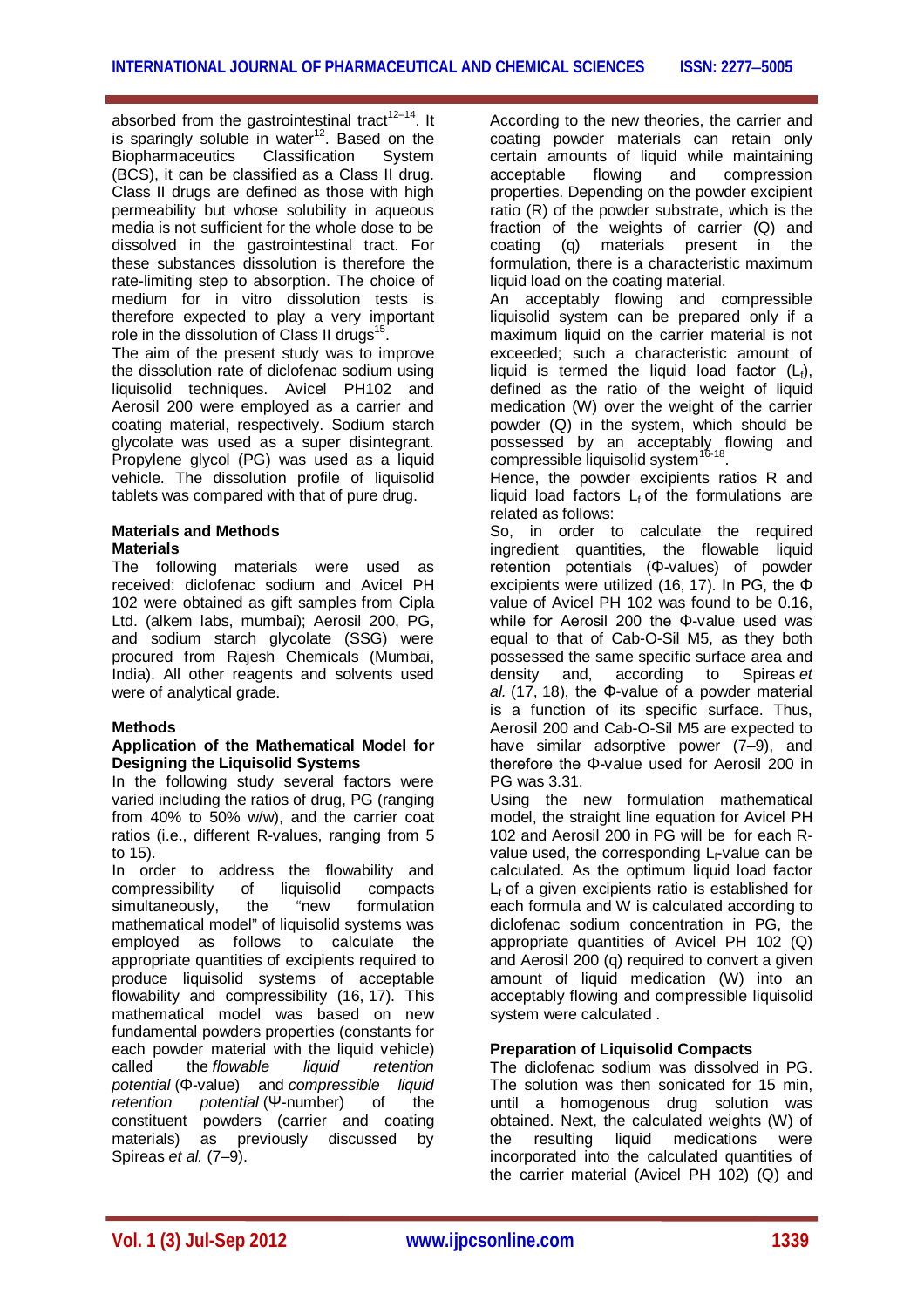were mixed thoroughly. The resulting wet mixture was then blended with the calculated amount of the coating material (Aerosil 200) (q) using a standard mixing process to form simple admixture. Finally 5% w/w of SSG was mixed with it for 10 min. The prepared liquisolid powder systems were manually compressed into cylindrical tablets of desired

weight of 50 mg strength each using a singlepunch tablet machine (Cadmach, Ahemedabad, India). Round, flat-face punches and die units possessing 12-mm diameter were used. Sufficient compression load was applied in order to produce tablets with optimum hardness.

| Table 1: Composition of different Diclofenac sodium liquisolid formulation prepared using PG |
|----------------------------------------------------------------------------------------------|
| as a liquidvehicle according to mathematical model                                           |

| <b>FORMULA</b> | <b>DRUG</b><br><b>CONC. IN</b><br>PG | $R = Q/q$ | $Lf = W/Q$ | <b>AVICEL</b><br>$(Q= W/Lf)$<br>mg | <b>AEROSIL</b><br>$(q=Q/R)$<br>mg | <b>SSG</b><br>5%Mq | <b>UNIT DOSE</b><br><b>WEIGHT</b><br>mg |
|----------------|--------------------------------------|-----------|------------|------------------------------------|-----------------------------------|--------------------|-----------------------------------------|
| F <sub>1</sub> |                                      | 5         | 0.822      | 152.10                             | 30.42                             | 15.20              | 323                                     |
| F <sub>2</sub> | 40%                                  | 10        | 0.491      | 254.28                             | 25.66                             | 21.35              | 427                                     |
| F <sub>3</sub> |                                      | 15        | 0.381      | 328.08                             | 21.87                             | 25.00              | 500                                     |
| F <sub>4</sub> |                                      | 5         | 0.822      | 122.00                             | 24.40                             | 13.00              | 260                                     |
| F <sub>5</sub> | 50%                                  | 10        | 0.491      | 203.70                             | 20.37                             | 17.00              | 341                                     |
| F <sub>6</sub> |                                      | 15        | 0.381      | 262.47                             | 17.49                             | 20.00              | 400                                     |
|                |                                      |           |            |                                    |                                   |                    |                                         |
| F7             |                                      | 5         | 0.822      | 101.37                             | 20.27                             | 10.24              | 216                                     |
| F <sub>8</sub> | 60%                                  | 10        | 0.491      | 169.97                             | 16.97                             | 13.50              | 284                                     |
| F <sub>9</sub> |                                      | 15        | 0.381      | 218.71                             | 14.18                             | 15.81              | 332                                     |

#### **Spectrophotometeric Analysis**

The spectrophotometeric analysis of diclofenac sodium was performed 0.1 N HCl at 276 nm using a UV-visible spectrophotometer (Shimadzu-1700, Kyoto, Japan). A standard curve was constructed by serially diluting an aqueous stock solution of the drug to obtain concentrations in the range of  $2-20$  µg/mL  $^{21}$ using 0.1 N HCl the as a diluent.

# **Solubility Studies**

Solubility studies of diclofenac sodium were carried out in five different nonvolatile solvents: PG, polyethylene glycol 400, polyethylene glycol 200, Tween 80, and glycerin. Saturated solutions were prepared by adding excess quantities of drug to the vehicles. The mixtures were sonicated for 24 h and then centrifugated. After centrifugation, filtered supernatant solutions were further diluted with methanol and analyzed spectrophotometrically at λmax of 276 nm for their drug content $^{22}$ .

# **Preformulation Studies**

Determination of angle of repose, Carr's index, and Hausner's ratio were used to characterize flow properties of the liquisolid powder systems. The flowability of a powder is of critical importance in the production of pharmaceutical dosage forms in order to reduce dose variations $2^{3,24}$ .

# **Angle of Repose**

Angle of repose has been used as an indirect method of quantifying powder flowability. Angle of repose for the blend of each formulation was determined by the fixed funnel method. A funnel with the end of the stem cut perpendicular to the axis of symmetry is secured with its tip at 10 cm height (H) above a graph paper placed on a flat horizontal surface. The powders were carefully poured through the funnel until the apex of the conical pile so formed just reaches the tip of funnel. The mean diameter (2R) at the base of the powder cone was determined and, with H, the tangent of the angle of repose was given by where θ is the angle of repose.

#### **Carr's Index**

The flow properties were assessed through measuring the compressibility index.

An amount of each powder of 20 g was accurately weighed and placed in a 50-mL volumetric cylinder without compaction, and the volume occupied was measured and the initial bulk density  $V_0$  was calculated. Then the cylinder was tapped by raising it to a height of 12–14 mm and then allowing it to fall under its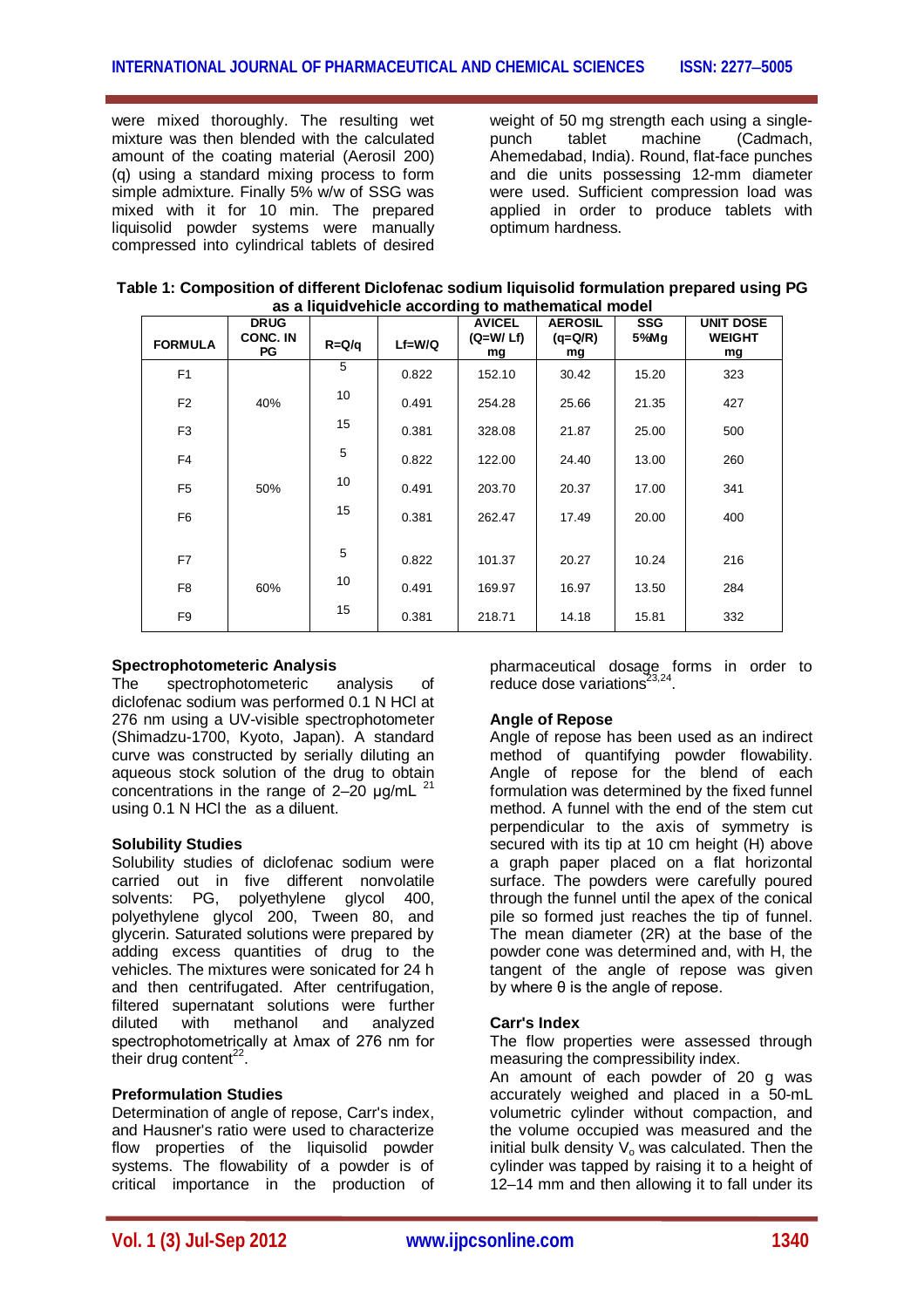own weight. This was repeated until no change in volume occurred. Then the final tapped density  $V_f$  was calculated. The Carr's index was calculated according to the equation:

# **IR Spectroscopy**

An infrared (IR) study was carried out to check compatibility between drug and excipients. IR spectra of diclofenac sodium, Avicel, Aerosil, and final liquisolid formulation were determined by a Fourier transform infrared (FTIR) spectrophotometer using the KBr dispersion method. The baseline correction was done using dried potassium bromide. Then the spectrum of dried mixture of drug and potassium bromide was run.

#### **Differential Scanning Calorimetry (DSC)**

DSC was performed in order to assess the thermotropic properties and thermal behavior of the drug (diclofenac sodium) and the liquisolid compacts prepared. About 5 mg of the sample were sealed in the aluminum pans and heated at the rate of 10 °C/min, covering a temperature range of 40 °C to 300 °C, under a nitrogen atmosphere with a flow rate of 100mL/min.

#### **Evaluation of Diclofenac Sodium Liquisolid Compacts**

The prepared liquisolid compacts were evaluated for the following parameters:

# **Friability<sup>25</sup>**

The friability of the compacts was measured using a dual-chamber drum friability tester (Roche Friabilator, Erweka TA20, Heusenstamm, Germany) set at a rotation speed of 25 rpm. The tablet samples corresponding to 6.5 g were weighed accurately and placed in the drum. The drum was rotated for 4 min (100 rotations) and the tablets were then removed. Any loose dust from the tablets was removed and again weighed accurately and the percentage friability was calculated from the weight of the tablets before and after the test according to the equation given below.

# **Hardness<sup>26</sup>**

Tablets should be sufficiently hard to resist breaking during normal handling and yet soft enough to disintegrate properly after swallowing. The hardness of the liquisolid compacts prepared was evaluated using a Monsanto hardness tester (model: Mht-20).

The tablet to be tested is placed between the spindle and the anvil. The desired pressure needed to hold the tablet in position is applied by moving the screw knob in a clockwise direction. The scale is moved so that the indicator is fixed at zero. The pressure is then applied until the tablet breaks. The reading is noted, which indicates the pressure that is needed to break the tablet. The mean hardness of each formula was determined and expressed in kilograms per square centimeter  $(kg/cm<sup>2</sup>)$ .

# **Drug Content Uniformity<sup>27</sup>**

The diclofenac sodium content in different liquisolid tablet formulations was determined by accurately weighing 20 tablets of each formula individually. Each tablet was then crushed and a quantity of powder equivalent to 50 mg of diclofenac sodium was dissolved in 200 mL methanol. 0.5 mL of this solution was diluted to 100 mL with methanol and measured spectrophotometrically at λmax of 276nm.

#### **In Vitro Drug Release**

The USP23 paddle apparatus 2 (Electrolab TDT-06P, Mumbai, India) was used for all the in vitro dissolution studies. Nine hundred milliliters of 0.1 N HCl was used as the dissolution media, at 50 rpm and  $37 \pm 0.5$  °C. Appropriate aliquots were withdrawn at suitable time intervals (5, 10, 15, 20, 25, 30, 45, 60 min) and filtered through Whatman filter paper No. 41 and diluted to 10 mL with 0.1 N HCL Sink conditions were maintained throughout the study. The samples were then analyzed at λmax of 276 nm by a UV/visible spectrophotometer. The study was carried out in triplicate.

#### **Stastical Analysis**

For statistical evaluation, one-way analysis of variance (one-way ANOVA) with Tukey's multiple comparison test was used to assess the significance of the difference between dissolution rates obtained for the tested formulations and the pure drug.

#### **Results and Discussion Solubility Studies**

The solubility of diclofenac sodium in PG, polyethylene glycol 400, polyethylene glycol 200, Tween 80, and glycerin. The table shows that diclofenac sodium has the lowest solubility in glycerin. Solubility was found to be increased when semnts such as polyethylene glycol 200 and 400 were used. The solubility of diclofenac sodium was considerably increased in the presence of PG. The solubility of the drug strongly depends on the solvent used and thus on the intermolecular forces between diclofenac sodium and the solvent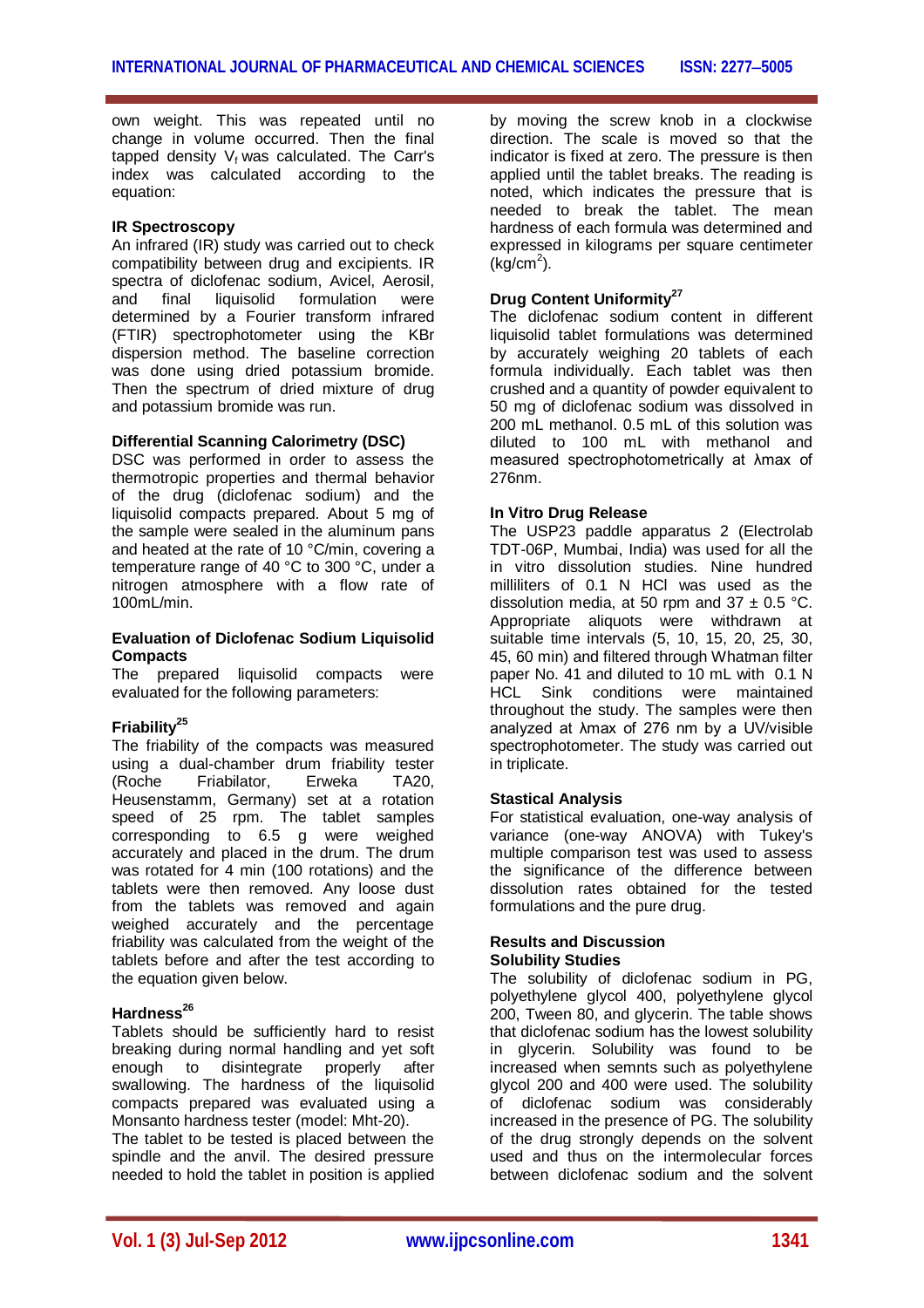(28). Therefore, PG was selected as a nonvolatile solvent.

| S. No. | <b>Solvent</b> | <b>Solubility</b>      |
|--------|----------------|------------------------|
|        | ΡG             | $27.71 \pm 0.66$ mg/ml |
|        | <b>PEG 400</b> | 16.88 ±0.57 mg/ml      |
| 3      | <b>PEG 200</b> | 8.72±0.81 mg/ml        |
|        | Tween 80       | 7.06±0.18 mg/ml        |
| 5      | Glycerine      | 4.99±0.55 mg/ml        |

**TABLE 2: Solubility Diclofenac sodium in various solvents**

#### **Preformulation Studies**

The effect of liquid load factor  $(L_i)$ , which is a ratio of the mass of liquid (PG) added to the mass of Avice 102, on lowability and compressibility of the final admixture of the powde. Increasing the  $L_f$  value in the range of 0.822 to 0.381, that is, increasing the volume of liquid vehicle, resulted in a decrease in the flowability of the final admixtures. This is evident from the increase in the angle of repose. With increase in  $L_f$ -value, the flow property was found to be reduced. It also resulted in a decrease in the compressibility of final admixture.

#### **Flowability Parameters of Diclofenac Sodium Liquisolid Powder Systems**

This is evident from the increase in the angle of repose. With increase in  $L_f$  value flow property was found to be reduced. It also

resulted in a decrease in the compressibility of final admixture.

Formulae LS1 to DCT were proven to be angle of repose r passable, Carr's index is poor and Hausener's ratio is passable.

#### **IR Interpretation**

The IR spectra of pure diclofenac sodium and liquisolid compacts are shown in respectively. The IR spectra of diclofenac sodium exhibited distinctive peaks at 3390 cm−1 due to NH stretching of the secondary amine, 1760 cm−1 owing to −C = O stretching of the carboxyl ion, and at 750 cm−1because of C–Cl stretching. The FTIR spectra of liquisolid compacts displayed all the characteristic peaks as that of pure diclofenac sodium, ruling out the possibility of any chemical interaction between the drug and excipients used in the formulation.

| <b>Formulation</b><br>No. | Angle of repose<br>$(\theta) \pm SD$ | Carr's index $\pm$ SD | Hausner's<br>ratio± SD |
|---------------------------|--------------------------------------|-----------------------|------------------------|
| F1                        | $39.50 \pm 0.50$                     | 27.35±0.37            | $1.37 \pm 0.01$        |
| F <sub>2</sub>            | $35.75 \pm 0.25$                     | 26.66± 0.50           | $1.36 + 0.01$          |
| F3                        | $33.82 \pm 0.49$                     | 26.42±0.44            | $1.35 \pm 0.02$        |
| F4                        | $34.60 + 0.60$                       | 28.11±0.12            | $1.39{\pm}0.03$        |
| F <sub>5</sub>            | $31.79 + 0.61$                       | $30.07 \pm 0.52$      | $1.43 \pm 0.01$        |
| F <sub>6</sub>            | $29.68 + 0.92$                       | 29.46±0.49            | $1.41 \pm 0.03$        |
| F7                        | $26.57 + 1.32$                       | 22.11±0.11            | $1.28 + 0.02$          |
| F8                        | $30.54 + 0.64$                       | 29.90±0.10            | $1.42{\pm}0.02$        |
| F9                        | 36.12 ±0.80                          | 27.79±0.10            | $1.38 + 0.01$          |
| DCT                       | $96.57 + 1.32$                       | 16.16+0.05            | 1.20±0.03              |

#### Table 3: Flowability Parameters of Diclofenac Sodium Liquisolid Powder Systems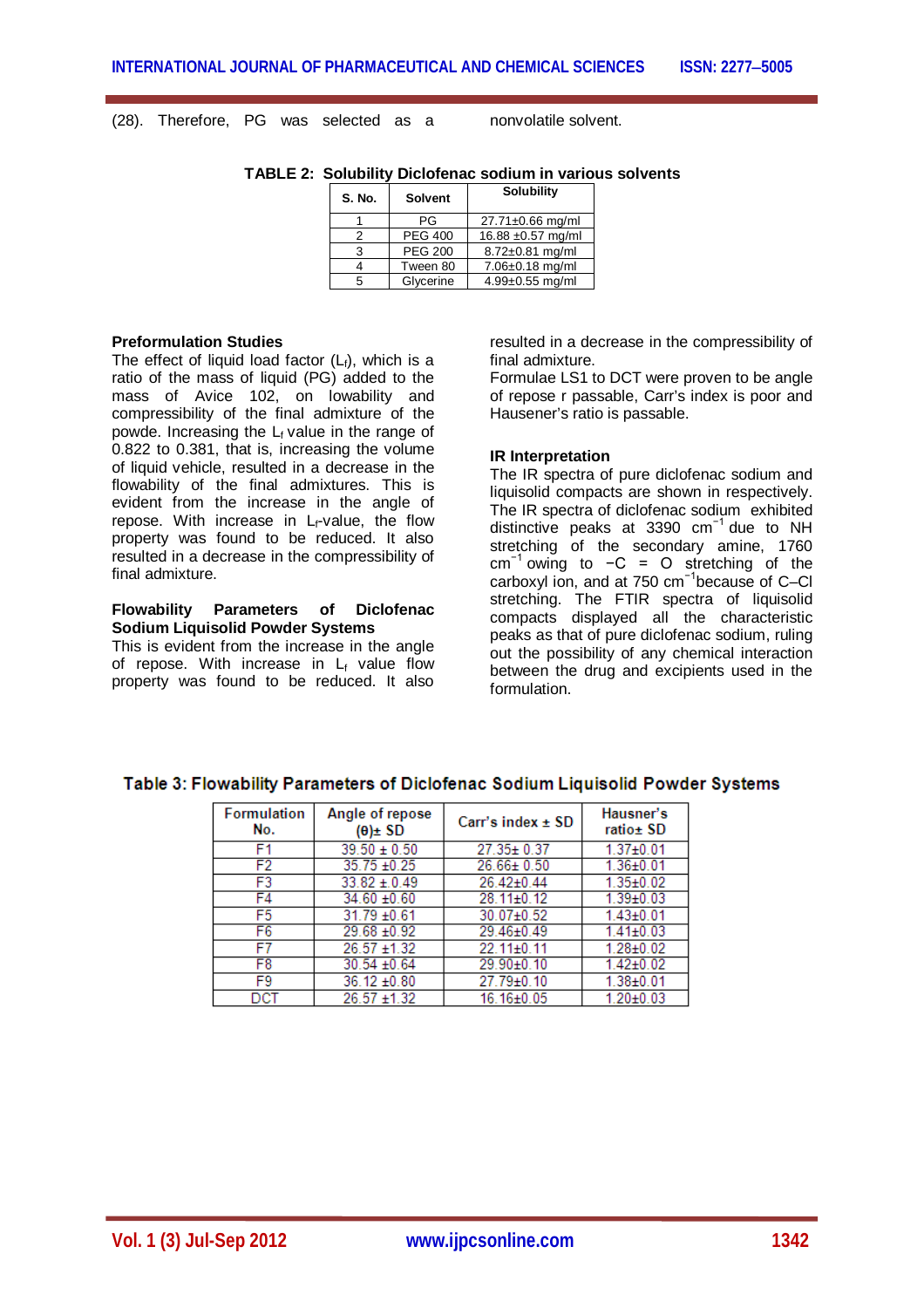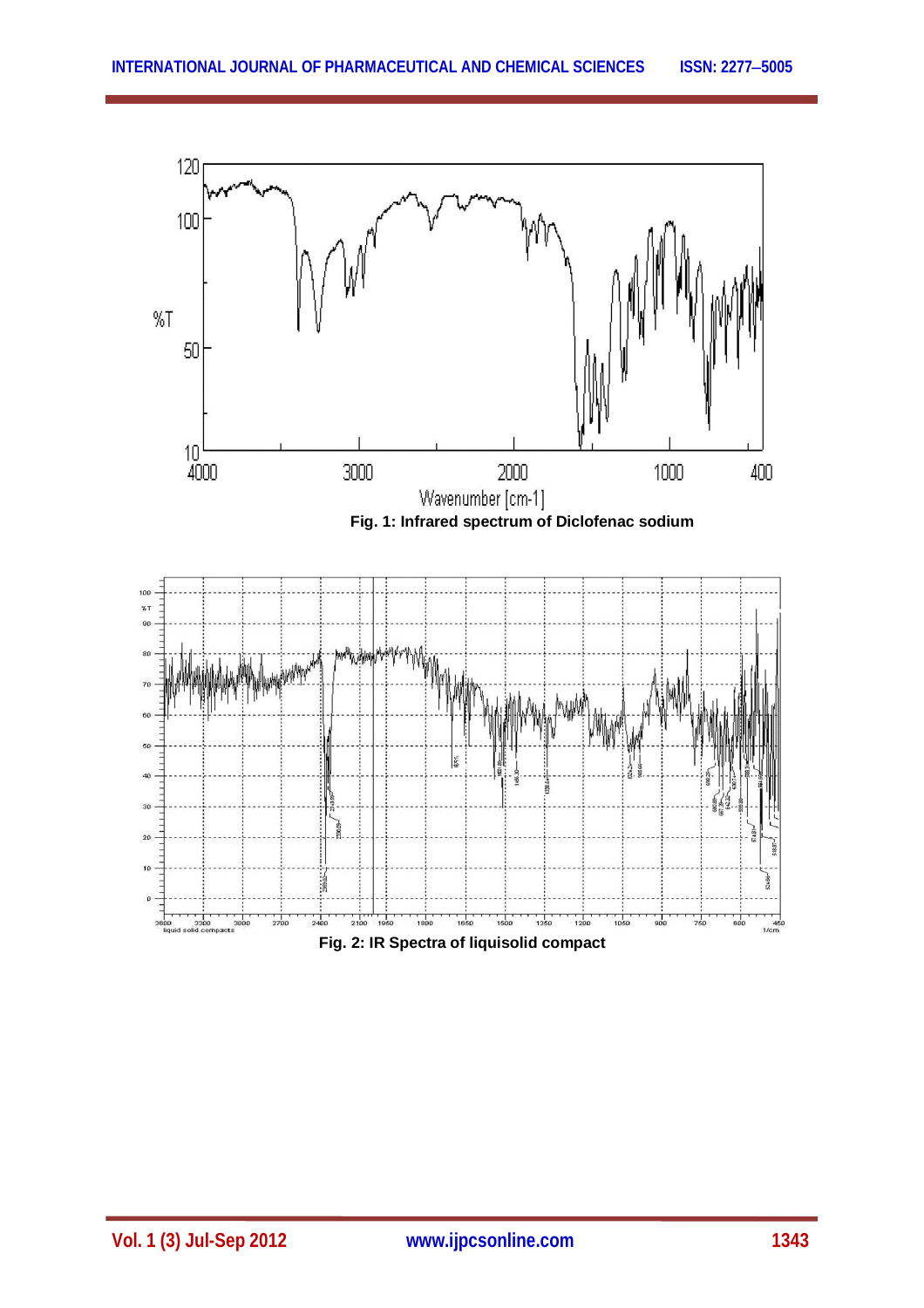

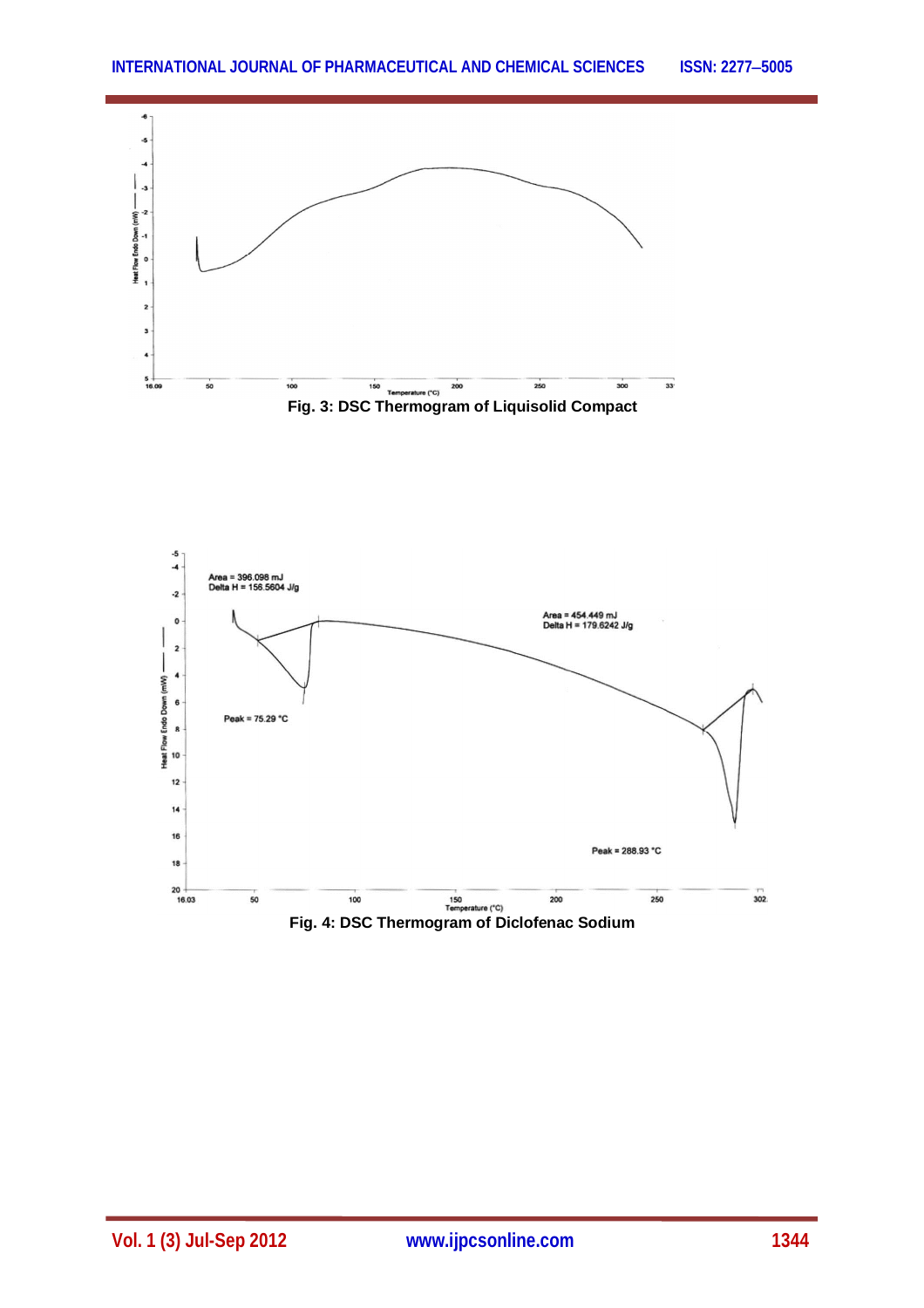Evaluation of Liquisolid Compacts

#### **Friability**

All the liquisolid compacts had acceptable friability as none of the tested formulae had a percentage loss in tablet weights that exceeded 1%. Friability below 1% is an indication of good mechanical resistance of the liquisolid compacts. This ensures that compacts could withstand to the pressure and shocks during handling, transportation, and manufacturing processes.

#### **Hardness**

Hardness was in the range of 3.0  $\pm$ 0.86kg/cm<sup>2</sup> to 5.0  $\pm$  0.50 kg/cm<sup>2</sup>. It is seen that as the amount of Avicel goes on increasing, hardness also increases. With a decrease in R-values, hardness was found to decrease. This low hardness could be attributed to the less amount of added Avicel and poor compressibility of Aerosil. Tablets with low hardness were not considered because they were not able to withstand abrasion in handling.

#### **Drug Content Uniformity**

Uniform drug content was observed for all the formulations (94.17  $\pm 1.93$  to 100.81  $\pm$  2.29) and was within the IP specification (90–110%).

#### **In Vitro Drug Release**

All the liquisolid compacts showed higher drug release than the pure drug. The results showed that there was a significant difference  $(P < 0.05)$  between the release profile of the pure drug and all the liquisolid compacts. The enhanced dissolution rates of liquisolid compacts compared to pure drug may be attributed to the fact that the drug is already in solution in PG, while at the same time it is carried by the powder particles (microcrystalline cellulose and silica). Thus, its release is accelerated due to its markedly increased wettability and surface availability to the dissolution medium. The wettability of the compacts by the dissolution media is one of the proposed mechanisms for explaining the enhanced dissolution rate from the liquisolid compacts<sup>10,22</sup>. PG facilitates wetting of drug particles by decreasing interfacial tension between dissolution medium and tablet surface.

| Formulation<br>No. | Friability<br>(96) | Disintegration<br>Time (Sec) | %Drug Content |
|--------------------|--------------------|------------------------------|---------------|
| LS1                | $0.92 + 0.01$      | 56.00±2.00                   | 99.48±2.18    |
| LS2                | $0.93 + 0.02$      | 50.0013.00                   | 95.8312.21    |
| LS3                | $0.95 + 0.03$      | 48.00±1.00                   | 97.87±2.74    |
| <b>LS4</b>         | 0.7610.02          | 70.00±3.00                   | 95.99+2.47    |
| LS5                | $0.87{\pm}0.01$    | 54.00±2.00                   | 97.46±1.10    |
| LS6                | $0.75{\pm}0.02$    | 52.00±1.00                   | 100.81±2.29   |
| LS7                | $0.92 \pm 0.01$    | 78.00±1.00                   | 94.17±1.93    |
| LS8                | $0.70 + 0.01$      | 65.00±2.00                   | 98.56±1.54    |
| LS9                | $0.90 + 0.02$      | 55.00±1.00                   | 98.36±2.25    |
| DCT                | $0.61 \pm 0.01$    | 75.00±3.00                   | 98.75±1.61    |
| <b>MKT</b>         | $0.70 + 0.01$      | 70.00±2.00                   | 100.30±1.94   |

Table 4: Evaluation of Liquisolid Tablets

The dissolution profiles of the liquisolid tablet formulations together with the dissolution profile of pure diclofenac sodium.

# **A) Formulation Containing 40% Cd value**

In vitro dissolution study done by paddle dissolution apparatus USP Type II, containing 0.1 N HCl as dissolution media. Cumulative percent drug release shown as below.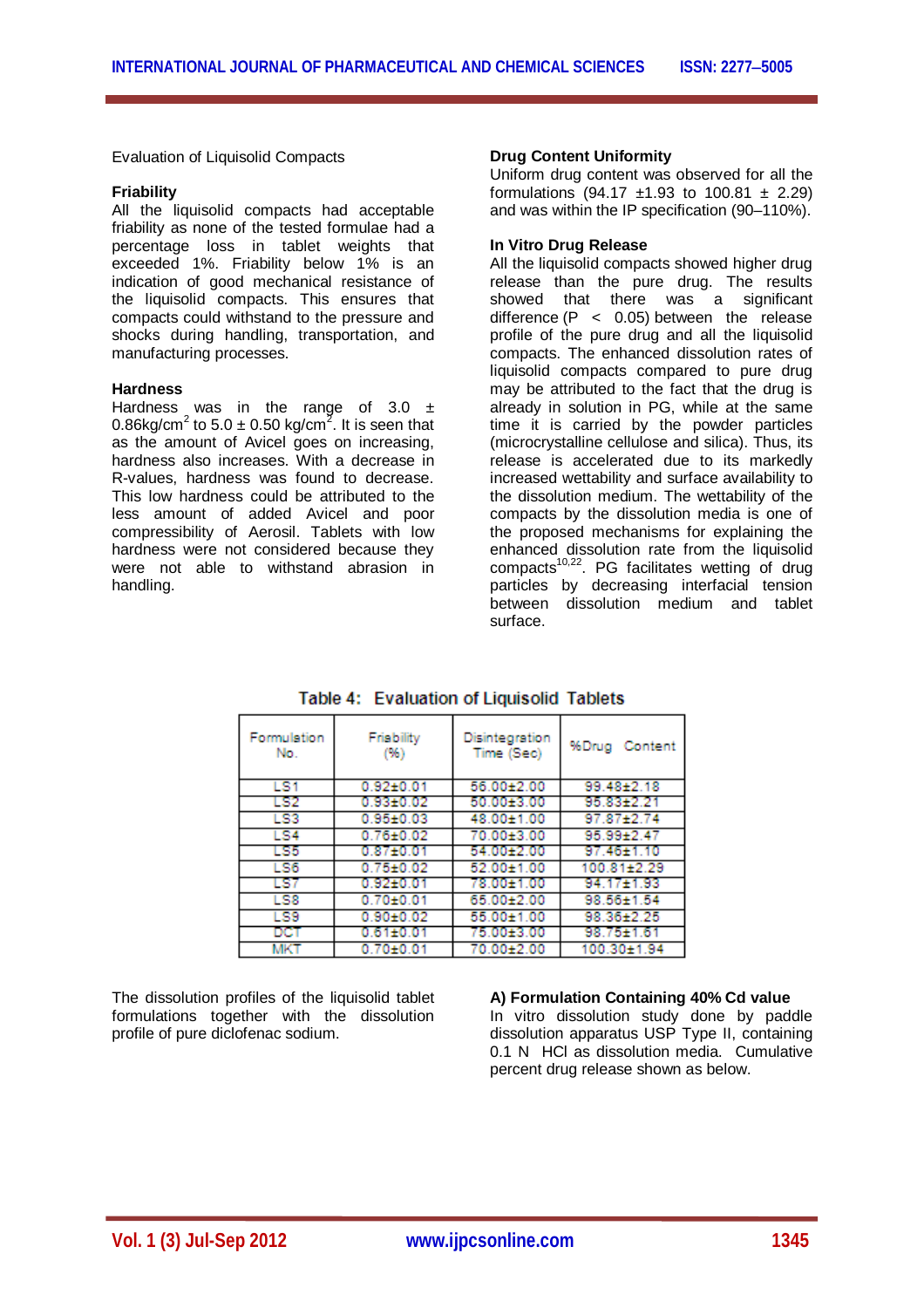| Liquisolid Formulation containing 40%Cd |                   |                  |                  |                  |  |
|-----------------------------------------|-------------------|------------------|------------------|------------------|--|
| Time (Min)                              | LS1               | LS2              | LS3              | <b>DCT</b>       |  |
|                                         |                   |                  |                  |                  |  |
|                                         | $93.82 \pm 0.18$  | $91.67 \pm 0.25$ | 76.63±0.37       | $63.21 \pm 0.20$ |  |
| 10                                      | $101.84 \pm 0.17$ | $100.67 + 45$    | $85.82 \pm 0.17$ | 64.78±0.77       |  |







**Liquisolid Formulation containing 40%Cd**

The drug release from DCT as shown in figure was very poor. From figure, it was apparent that formulations LS1 and LS2 have the highest drug release rate. Among all the formulations, the liquisolid compact having 40% w/w drug concentration i.e(.drug:PG Ratio) exihibits greater release than liquisolid compact containing 50 % w/w drug concentration i.e. the drug: PG ratio exhibits greater release and liquisolid compact containing 60 % w/w(drug: PG ratio ). From

the above results it is clear that as there was increase in amount of liquid vehicle, there was increase in the dissolution rate.

# **B) Formulation Containing 50% Cd value**

In vitro dissolution study done by paddle dissolution apparatus USP Type II containing 0.1N HCl as dissolution media. Cumulative percent drug release shown in below.

| Table 6: Cumulative percent Drug Release of Diclofenac sodium |  |
|---------------------------------------------------------------|--|
| <b>Liquisolid Formulation containing 50%Cd</b>                |  |

| Time (Min) | LS4              | LS5               | LS6        | DCT              |
|------------|------------------|-------------------|------------|------------------|
|            |                  |                   |            |                  |
|            | $86.30 \pm 0.70$ | 88.56±0.50        | 79.85±0.42 | $63.21 \pm 0.20$ |
| 10         | $93.30 \pm 0.69$ | $100.77 \pm 0.56$ | 87.96±0.49 | $64.78 \pm 0.77$ |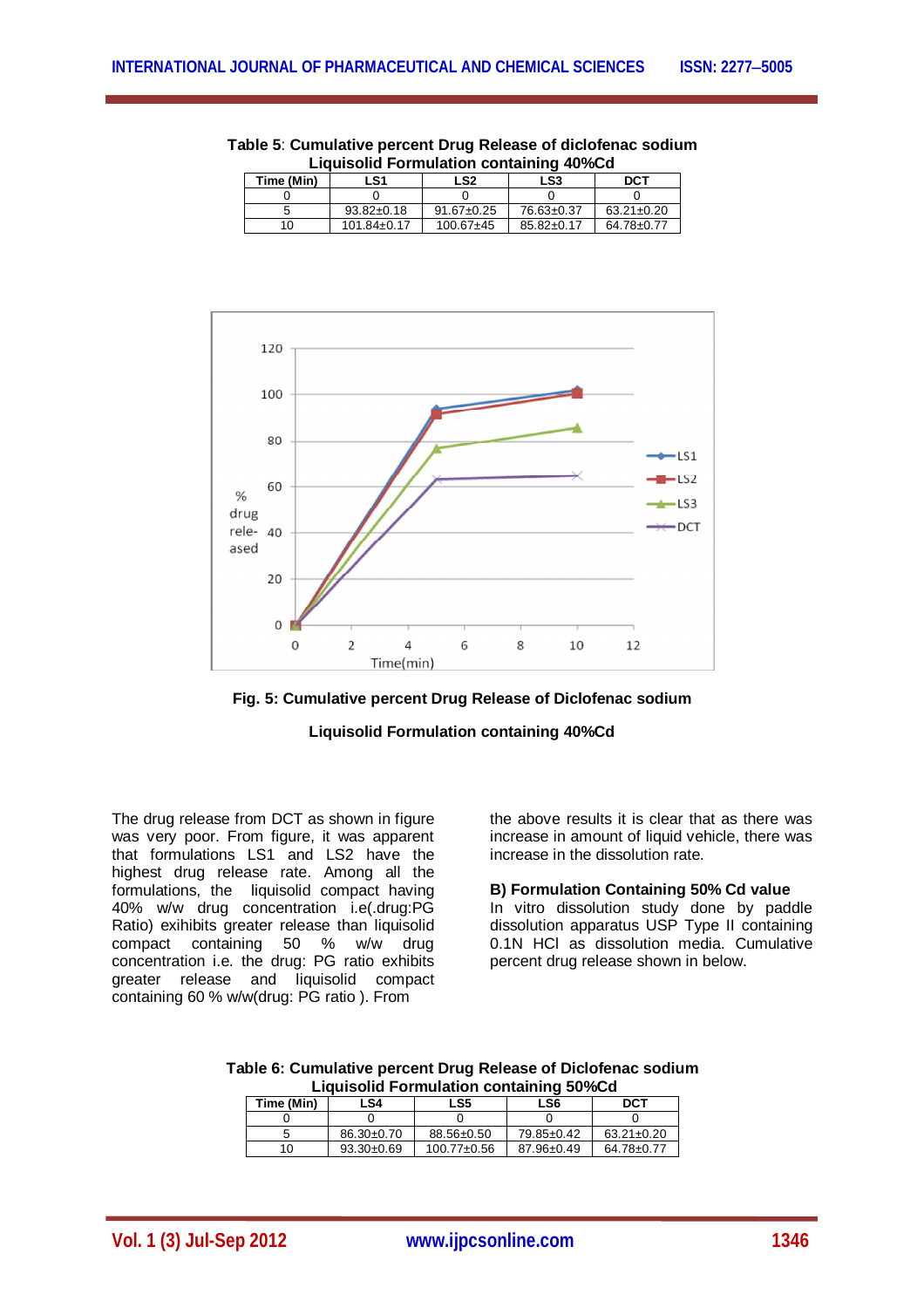



From the Cd 50% release graph it was clear that as the drug concentration decrease % drug released also decreased.

 $10$  85.82±0.72

**C) Formulation Containing 60% Cd value** In vitro dissolution study done by paddle dissolution apparatus USP type II, containing 0.1N HCL as dissolution media. Cumulative percent drug released shown in below.





0 0 0 0 0 0  $\frac{5}{10}$  75.56±0.51 76.63±0.53 66.96±0.15 63.21±0.20<br>10 85.82±0.72 84.75±0.27 69.80±0.22 64.78±0.77

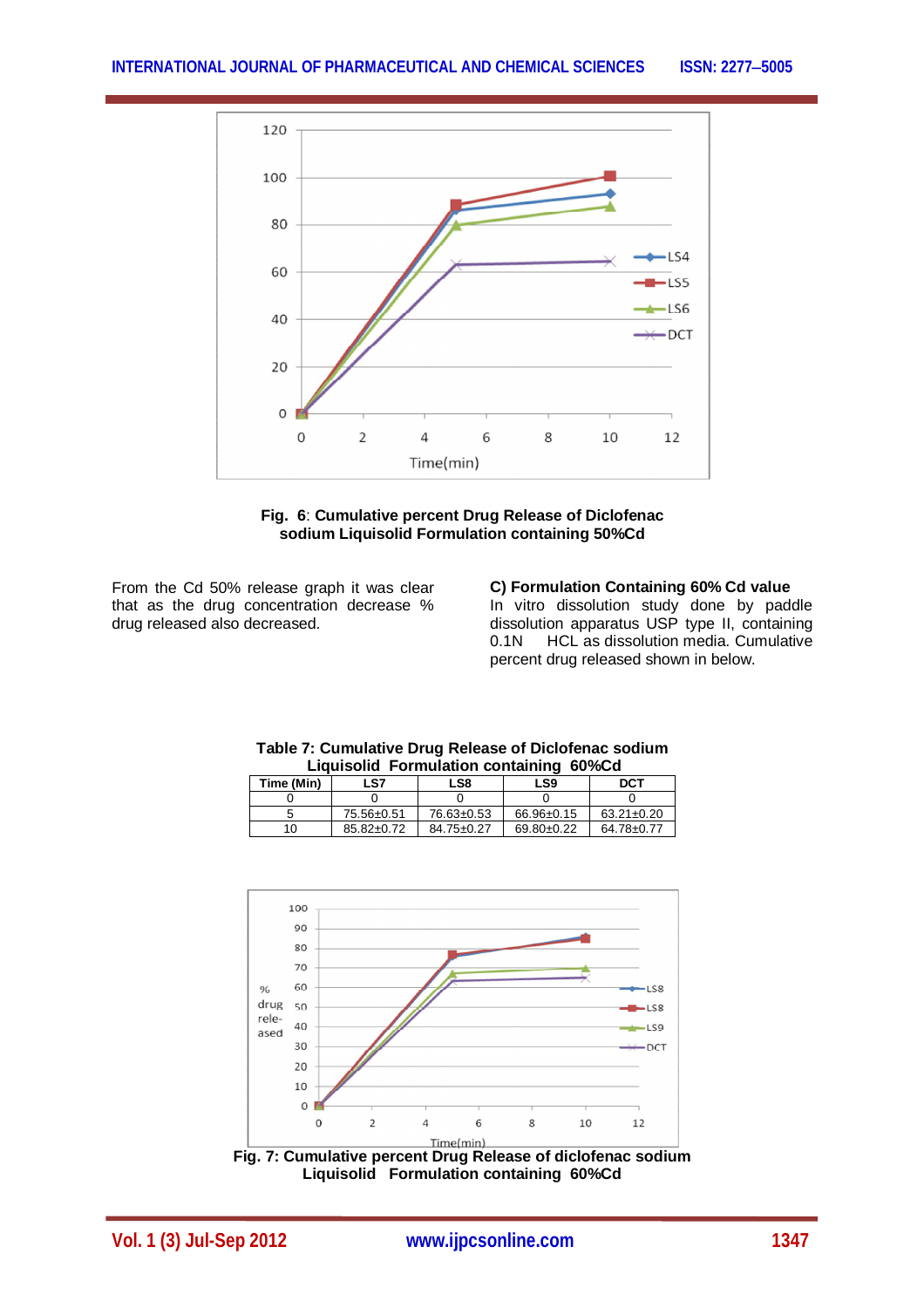Cd 60% formulation containg had lower % drug released than 40% , 50%. But it still higher than plane drug DCT, it clear that formulation show enhance dissolution rate.

# **CONCLUSION**

The new technique of liquisolid compacts appears to be a promising alternative for the formulation of water-insoluble drugs. The higher dissolution rate displayed by liquisolid compacts is due to the increased wetting properties and surface of the drug available for dissolution. With an increase in  $L_f$ -value, flow property was found to be reduced. It also resulted in a decrease in the compressibility of the final admixture.

# **REFERENCES**

- 1. Kim KH and Singh BN. Drug delivery– oral route, In: Swarbrick J, Boylen JC,<br>Encyclopedia of pharmaceutical Encyclopedia of technology, 2<sup>nd</sup> Ed, New York: Marcel Dekker Inc,2002;886-890.
- 2. Allen LV, Popvich NV and Ansel HC. Tablets In: Ansel's pharmaceutical dosage forms and drug delivery systems, 8 <sup>th</sup> Ed; India, B. I. publications pvt.ltd. 227-259.
- 3. Rudnic EM and Kottke MK. Tablet dosage forms, In: Banker GS, Rhodes CT. Modern pharmaceutics,  $4<sup>th</sup>$  ed, New York ,Marcel Dekker Inc, 2002; 333-394.
- 4. Alderborn G. Tablet and compaction In: Aulton M. Pharmaceutics: The science of dosage form design, 2<sup>nd</sup> Ed, Churchill Livingstone, Longman group, Edinburgh, 2002;114-138.
- 5. Baboota S, Ali J and Ahuja A. Tablet, Available at a strategies at a transition of the strategies at a strategies at a transition of the strategies at a transition of the strategies at a transition of the strategies at a transition of the strategies of the str http://www.pharmpedia.com/Tablet.
- 6. Charman SA and Charman WN. Oral modified release delivery systems, In: Rathbone MJ, Hadgraftb J, Roberts MS. Modified release drug delivery technology, New York, Marcel Dekker Inc. 2003;313-320.
- 7. Lipinski CA. Drug-like properties and the causes of poor solubility and poor permeability. J Pharmacol Toxicol Methods, 2000;44:235-249.
- 8. Amidon GL, Lennernas H and Crison JR. A theoretical basis for biopharmaceutics drugs classification: the correlation of in-vitro drug product dissolution and in-vivo bioavailability. Pharm Res. 1999;12: 413-420.
- 9. Vikas A Saharan and Vipin Kumar. Dissolution Enhancement of Drugs. PartI:Technologies and Effect of

Carriers, International Journal of Health Research, June2009;2(2):107- 124.

- 10. Neelam Seedher and Sonu Bhatia. Solubility Enhancement of Cox-2 Inhibitors Using Various Solvent<br>Systems AAPS PharmSciTech. AAPS PharmSciTech. 2003;4 (3)33.
- 11. Fahmy RH and Kassem MA.<br>Enhancement of famotidine Enhancement of dissolution rate through liquisolid tablet formulation: in vitro and in vivo evaluation, Eur J Pharm Biopharm, 2008;69(3):993-1003.
- 12. Spiras S and Bolton SM. Liquisolid systems and methods for preparing same, United States patent 6,096,337, 2000.
- 13. Spiras S and Bolton SM. Liquisolid systems and methods for preparing same, United States patent 5,968,550, 1999.
- 14. Spiras S and Bolton SM, Liquisolid systems and methods for preparing same, United States patent 5,800,834, 1998.
- 15. Spireas S, Jarowski CI and Rohera BD. Powdered solution technology: principles and mechanism, Pharm. Res. 1992;9(10):1351–1358.
- 16. Spireas S, Sadu S and Grover R. In vitro release evaluation of hydrocortisone liquisolid tablets, J Pharm Sci, 1998;87: 867-872.
- 17. Spiras S, Wang T and Grover R. Effect of powder substrate on dissolution properties of methylclothiazide Liquisolid compacts. Drug Dev Ind Pharm. 1999;25:163- 168.
- 18. Spireas S and Sadu S. Enhancement of prednisolone dissolution properties using liquisolid compacts. Int J Pharm, 1998;166:177-188.
- 19. Javadzadeh Y, Navimipour B and Nokhodchi A. Liquisolid technique for dissolution rate enhancement of a high dose water insoluble drug (carbamazepine). Int J Pharm. 2007;341:26-34.
- 20. Patel VP, Patel NM, Dissolution enhancement of glipizide using liquisolid tablet technology, Ind Drugs, 2008; 45(4):,P. 318-323
- 21. Khaled KA, Asiri YA and El-sayed YM. In vivo evaluation of hydrochlorothiazide liquisolid tablets in beagle dogs. Int J Pharm. 2001; 222:1-6.